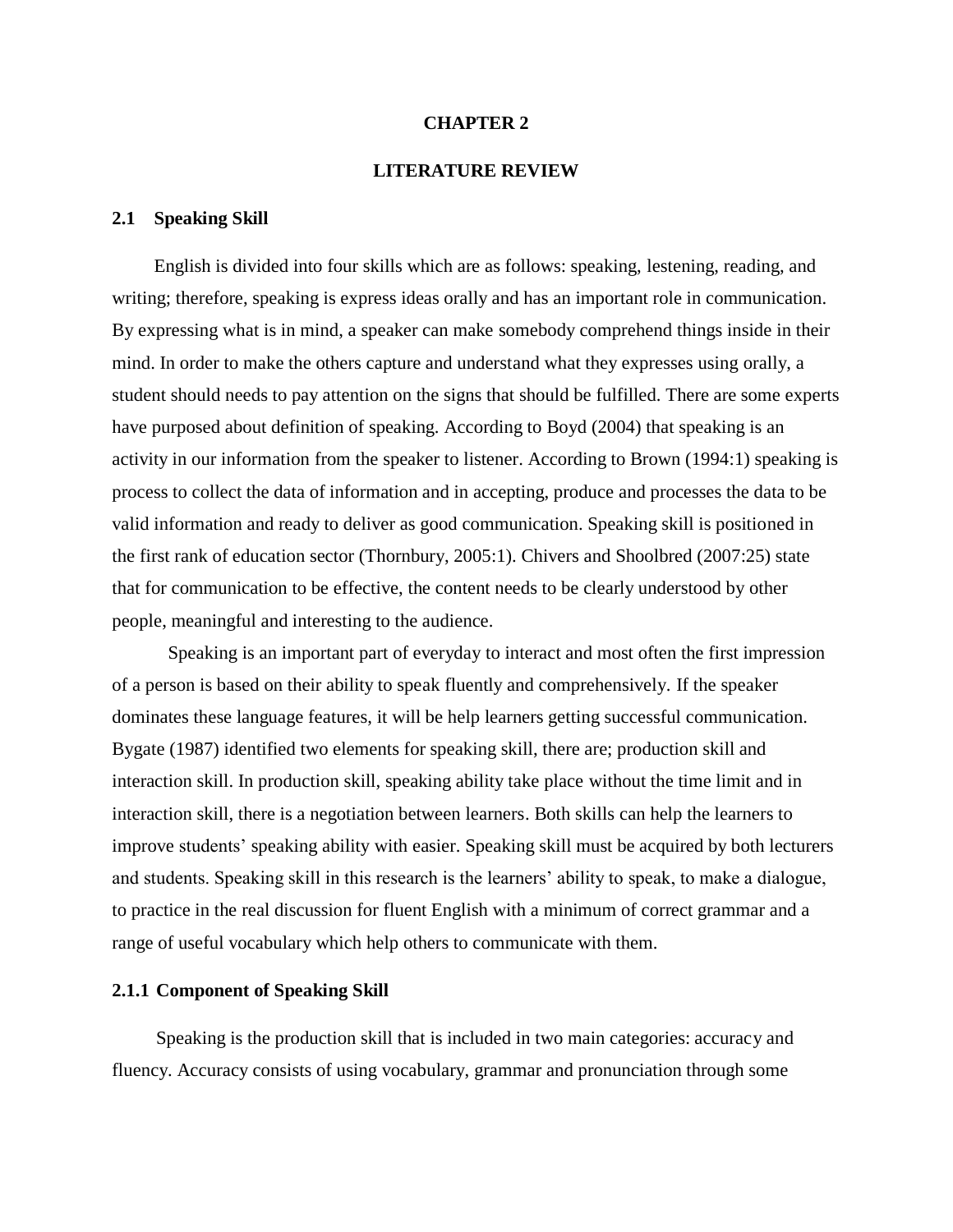activities (Gower et al., 1995). According to Syakur (1987;5) there are five components of speaking comprehension, grammar, vocabulary, pronunciation and fluency.

# a. **Comprehension**

Comprehension is the way of understanding something, comprehension also important component in speaking because in conversation with others we must make them understand in our conversation. Comprehension points to the fact that members know the nature of the research assignment, even when the process are complicated and involve risk (Cohen, 2005:51) as a result, in understanding information additionally, it is purpose to create the listeners easily to receive some information from the speakers.

## b. **Grammar**

Grammar is study of words, how students used in sentences. Grammar can be described as a principle of rule which can be used to make well-formed of grammatical utterance in that language (Purpura, 2004:6). In addition, grammar can be defined that a set of rulers which let us to unite words in small language into large units Greenbaum and Nelson (2002:1). Grammar is important to make sure that the students' ability is correct in oral and written aspect.

#### c. **Vocabulary**

Vocabulary is necessary for speaking. It can be shown that one of the key for success communicative is the power of words. Vocabulary is a fundamental building of language learning. Learners have to know words, meaning of the words, and how they are spelt. Many vocabularies it will be easier to state our ideas, thoughts and feeling both written or oral form. The vocabulary becomes familiar when we use in spoken language everyday (Turk, 2003:87)

# d. **Pronunciation**

Pronunciation is one of the important components that a good English speaker used. Pronunciation includes all aspect of speech such as rhythm, phrasing, intonation, articulation more peripherally gesture, eye contact and body language (Fraser, 2001:6). Also include the segmental features: vowels and consonants and the intonation pattern).

# e. **Fluency**

Fluency is the role of good communication in other words is the purpose of the students learns to speak. They do not need to spend a lot of time to share the information. They can speak early and easily without many times to think as like "emh" and stop they speak. Harris and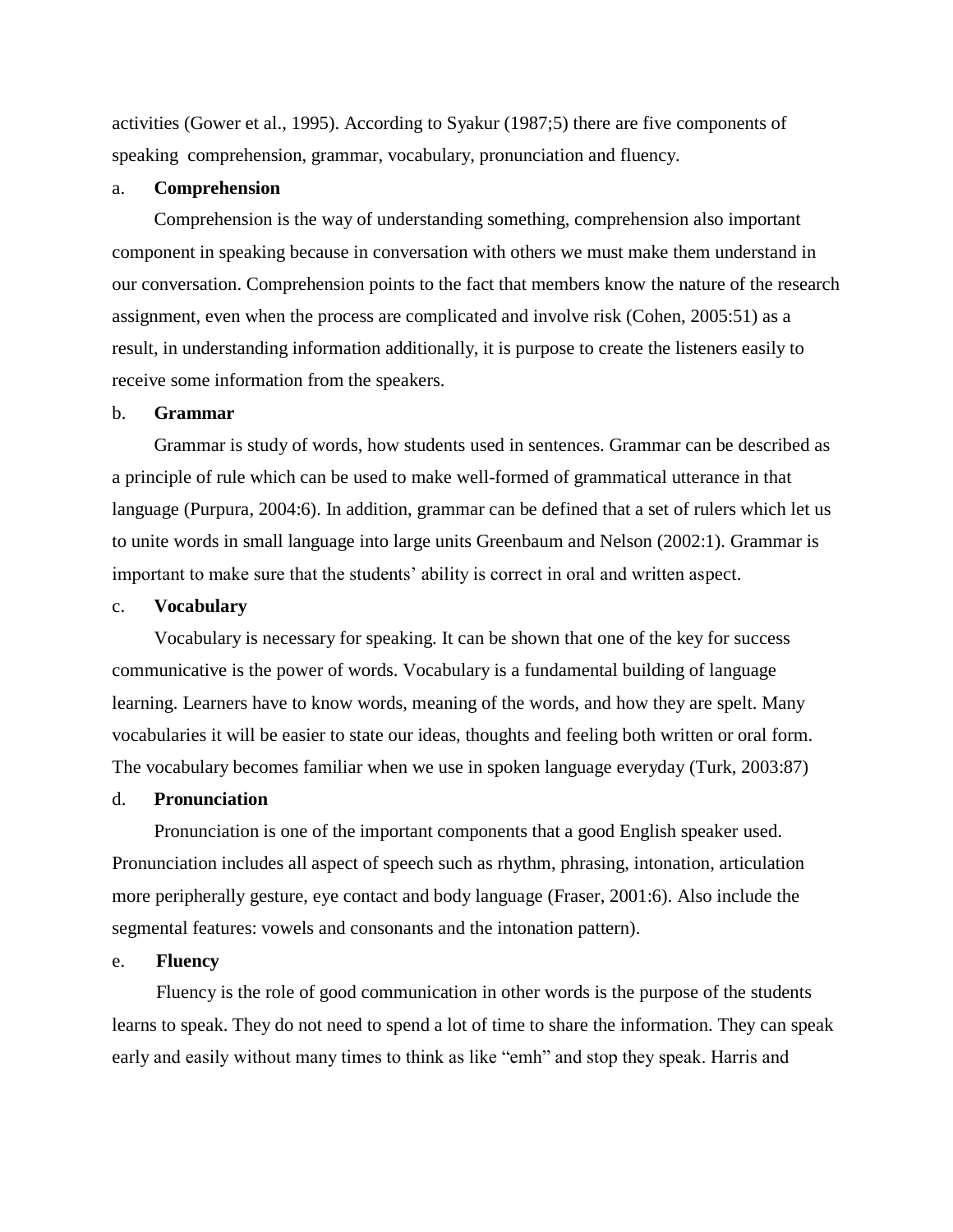Hodges (1995;14) found that fluency is capability to speak automatically and quickly. It means that speaker should be able to talk automatically and quickly.

## **2.1.2 Teaching Speaking in Senior High School**

Teaching speaking is needed by the students. According to Brown (2007) that the principles of teaching speaking are depend on the objective, focus on both fluency and accuracy, providing intrinsically motivating techniques, encouraging the use of authentic language in meaningful context, providing appropriate feedback and correction, capitalizing on the natural link between speaking and listening, the students opportunities to initiate oral communication, and encouraging the development of speaking strategy.

Teaching speaking is very important part in language learning. Teaching speaking for some teacher is not easy. As Brown (2000) states successful oral communication in the target language with other speakers serves as a display of successful language acquisition. This statement brings forth the significance of developing speaking skill, indicating competent language learners. Thus, the need to improve students' speaking skills has been intriguing researchers' interest. As it is a well-known fact that speaking skill is generally ignored and neglected in foreign language classrooms. Teaching speaking is challenging even for language teachers, which requires more practice to improve (Zeynep Çetin Köroğlu, 2017). Therefore, the way we try to bring the interesting topic for speaking of discussion-we're trying to encourage them to participate in the learning activity-they'll be more attentive to that interesting topic ( Alhabbash Mohammed, 2014). They will find it is fun, they can share with the class about their ideas, experiences and they can express themselves about it. This results in their practice for language fluency. English is considered as a first foreign language and becomes a compulsory subject from elementary to University. The educational curriculum of Indonesia has been designed to integrate all four skills (listening, speaking, reading, and writing) and elements of language in English subject at senior high schools

This study focused on the 2013 Curriculum (K-13) implementation at SMK YPI Darussalam 1 Cerme. The main purpose of this curriculum is to shape the individuals who are faithful in God, good in characters, confident, successful in learning, responsible citizens and positive contributors to the civilization (Ministry of Education and Cultures, 2012). According to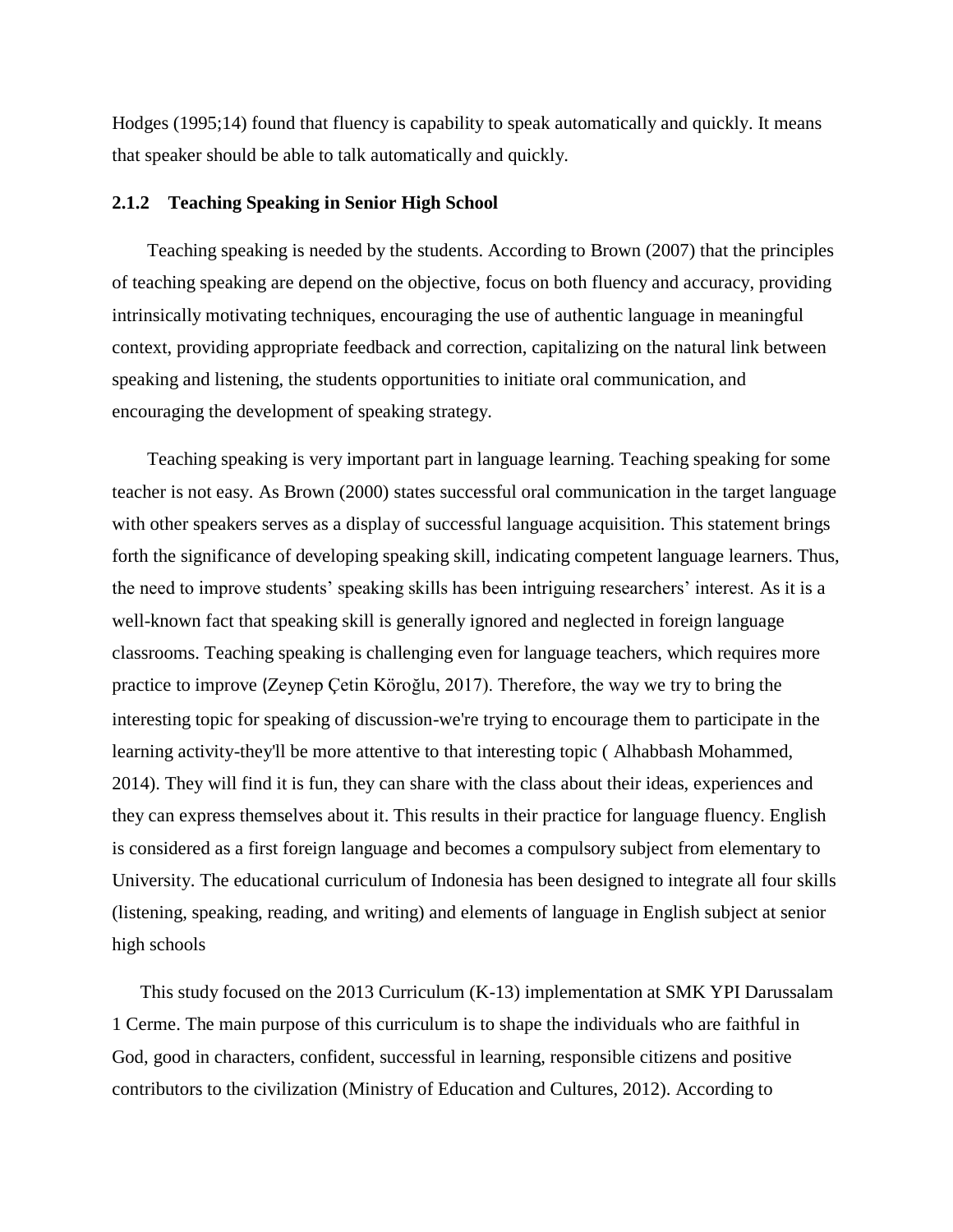Wachidah (2013, cited in Hapsari, 2013), there were numerous incorrect interpretations to the previous curriculum framework such as the policy of one Lesson Plan which covered one KD whereas in English Curriculum, one KD is supposed to cover the four skills. Meanwhile, a lot of indicators reveal that the efforts to improve the quality of our education until now, including curriculum development, has not been able to improve the quality of education significantly (Jaedun, Amat; 2014). The expected speaking competences of  $10<sup>th</sup>$  grade Senior High Schools students in the second semester are displayed in the table below;

| Penilaian<br>Pembelajaran                                                                                                                                                                                                                                                                                                                                                                                                                        | Materi Pokok                                                                                                                                                                                                                                                                                                                                                                                                                              | Kompetensi Dasar                                                                                                                                                                                                                                                                                 |
|--------------------------------------------------------------------------------------------------------------------------------------------------------------------------------------------------------------------------------------------------------------------------------------------------------------------------------------------------------------------------------------------------------------------------------------------------|-------------------------------------------------------------------------------------------------------------------------------------------------------------------------------------------------------------------------------------------------------------------------------------------------------------------------------------------------------------------------------------------------------------------------------------------|--------------------------------------------------------------------------------------------------------------------------------------------------------------------------------------------------------------------------------------------------------------------------------------------------|
| Menerapkan<br>Speaking<br>struktur teks,<br>test<br>dan unsur<br>kebahasaan<br>dari teks<br>meminta dan<br>memberi saran<br>dan tawaran<br>ke dalam<br>latihan lisan<br>dan tertulis<br>dengan tepat<br>sesuai dengan<br>konteks<br>penggunaan;<br>Menyusun<br>teks lisan dan<br>tulis tentang<br>ungkapan<br>mengenai teks<br>meminta dan<br>memberi saran<br>dan tawaran<br>dengan<br>menggunakan<br>struktur teks<br>dan unsur<br>bahasa yang | Teks tulis dan<br>Menyusun teks<br>lisan tentang<br>memberi dan<br>meminta saran<br>dan tawaran<br>a. Fungsi Sosial<br>Untuk memberi<br>dan meminta<br>saran dan tawaran<br>untuk menjaga<br>hubungan<br>interpersonal<br>dengan guru,<br>teman, dan orang<br>lain<br><b>Struktur teks</b><br>-Ungkapan<br>Pembuka<br>-Pertukaran<br>informasi:<br>Why don't you<br>What about?<br>You should?<br>You can ?<br>Do you need ?<br>-Ungkapan | 4.13<br>interaksi transaksional,<br>lisan dan tulis, pendek<br>dan sederhana, yang<br>melibatkan tindakan<br>memberi dan meminta<br>informasi terkait saran<br>dan tawaran, dengan<br>memperhatikan fungsi<br>sosial, struktur teks,<br>dan unsur kebahasaan<br>yang benar dan sesuai<br>konteks |
| tepat sesuai<br>konteks<br>penggunaan;<br>Mengkomunik                                                                                                                                                                                                                                                                                                                                                                                            | Penutup                                                                                                                                                                                                                                                                                                                                                                                                                                   |                                                                                                                                                                                                                                                                                                  |
|                                                                                                                                                                                                                                                                                                                                                                                                                                                  |                                                                                                                                                                                                                                                                                                                                                                                                                                           |                                                                                                                                                                                                                                                                                                  |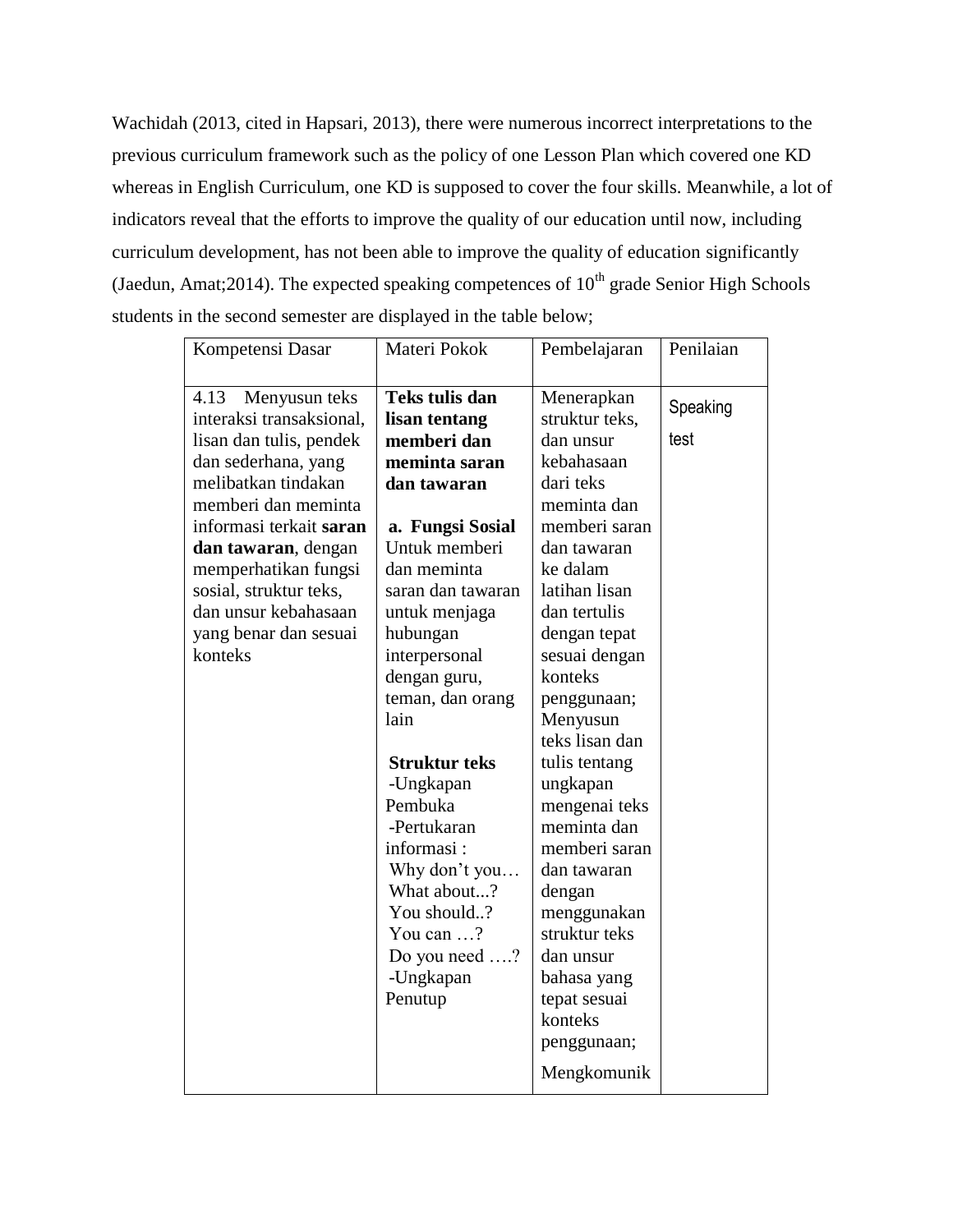|  | asikan teks   |  |
|--|---------------|--|
|  | meminta dan   |  |
|  | memberi saran |  |
|  | dan tawaran   |  |
|  | secara lisan  |  |
|  | dan tulis     |  |
|  | dengan        |  |
|  | menggunakan   |  |
|  | struktur teks |  |
|  | dan unsur     |  |
|  | bahasa yang   |  |
|  | tepat sesuai  |  |
|  | konteks       |  |
|  | penggunaan    |  |

From the table above, the teacher should give more to chances in practicing them oral speech. The competence of  $10<sup>th</sup>$  grade of SMK YPI Darussalam 1 Cerme students are stated into the syllabus which is detailed in forms basic competences. One of the reasons for including speaking activities in language lesson is to help students familiar with oral use of language in English Conversation. As a skill that language learners should develop and have, speaking skills also play an important part of the curriculum in language teaching and an important object of assessment as well (Louma, 2009, p.1).

# **2.1.3 Assessing Speaking**

In learning and teaching process it plays an important part as the informer for both teachers and learners about how effective teachers performance and progress (Pinter, 2009, p.131). According to Fulcher and Davidson (2007:196) that assessment can be shown the evidence available of learning activities which focus on student's practice. Performance assessment refers to both the assessment task (public speech) and the scoring method used (Khattri et al., 1998). However, a scoring rubric can affect the speaking assessment, as there may be an interaction effect between the rating criteria and examinees' performance (Ibid.; T.F. McNamara,1996). Assessing spoken language can be divided into two main ways. They are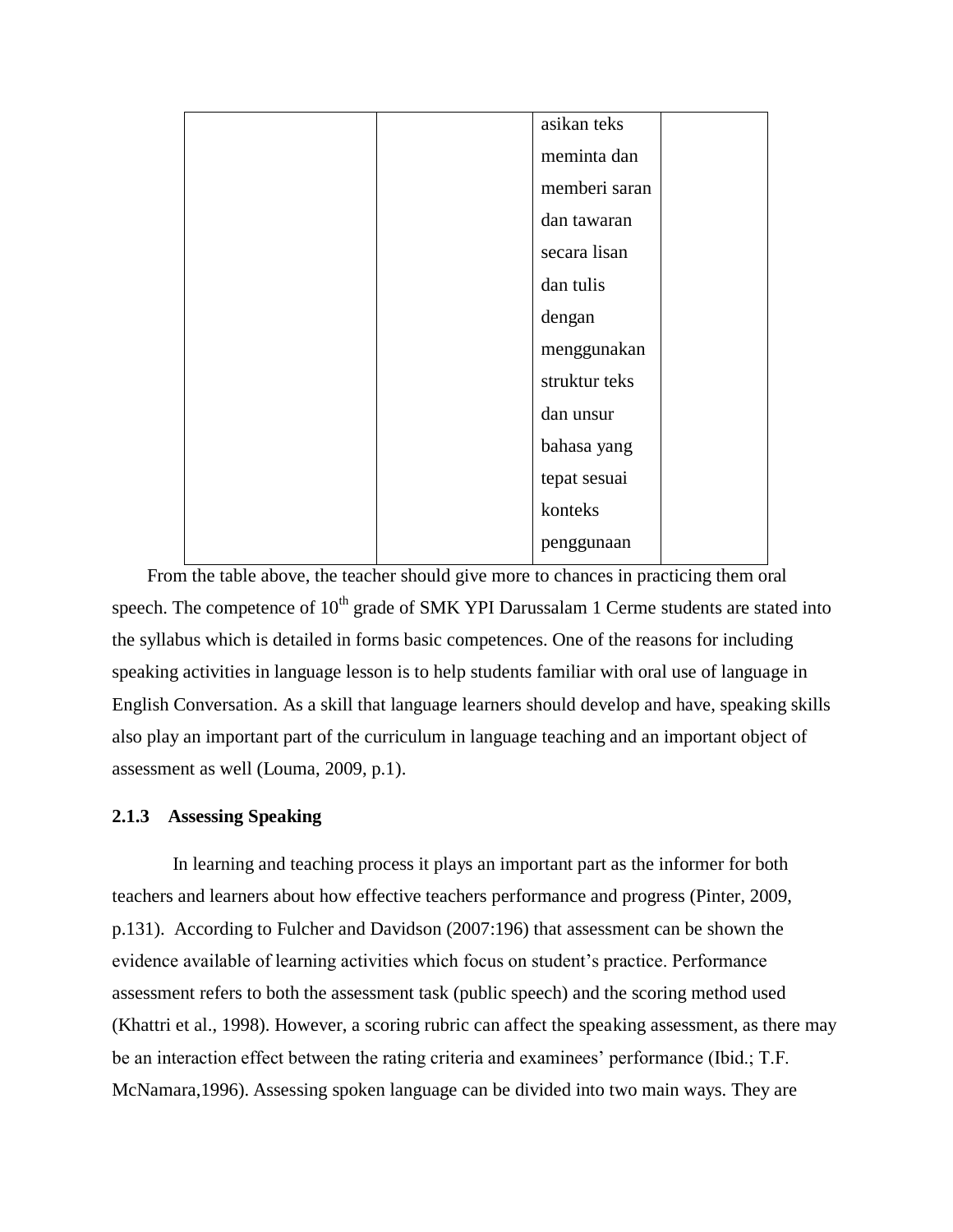holistic scoring and analytic scoring (Bachman 1991, pp.301-330). In order that, teachers as students" assessors need to be familiar enough about creating rubric.

Center for Teaching and Learning Assessment (2014) defines rubric a guide to assist the marker to make consistent and reliable judgments about the quality of student work. They also can be used to provide feedback to students about the quality of their work and how they might improve. Rubrics can be adapted to different types of assignments such as essays, reports, oral presentations, group working, papers and etc. Above all, rubrics should be simple and clear so that students can readily understand and engage with them. Here the researchers use analytic scoring to calculate students' practice.

The design of speaking assessment may vary; depend on the types of speaking assessed. Then, what should to be tested? (Nunan, 1999). There are;

# a. Grammar

Test takes are too evaluated on how the students can control, and how it's can be used in sentences, to develop, to apply it with suitable and accurately and to keep away from grammatical errors in speaking.

b. Vocabulary

Such as the distance, accurary, and the usage of vocabulary features in a conversation used by test of how proficient they are.

c. Pronunciation

Pronunciation involved with how often errors in pronunciation occur and how the pronunciation can aspect interrupts the communication are categorized of the assessment.

d. Fluency

The language fluency shows that the production in a conversation is well delivered without many hesitations in choosing words

In the educations' level, Khan (2010, p.121) describes assessment as "an ongoing and continuous effort to improve quality of teaching, learning, testing, and curriculum design." Brown, (2004:140) stated that to solve the problem on giving score, teacher requires giving various score of each answer and every score for one of Various features like grammar, fluency, comprehensibility, pronunciation, vocabulary use. Assessment has main role in teaching learning process. By assessing students, the teachers can their understanding material that has been given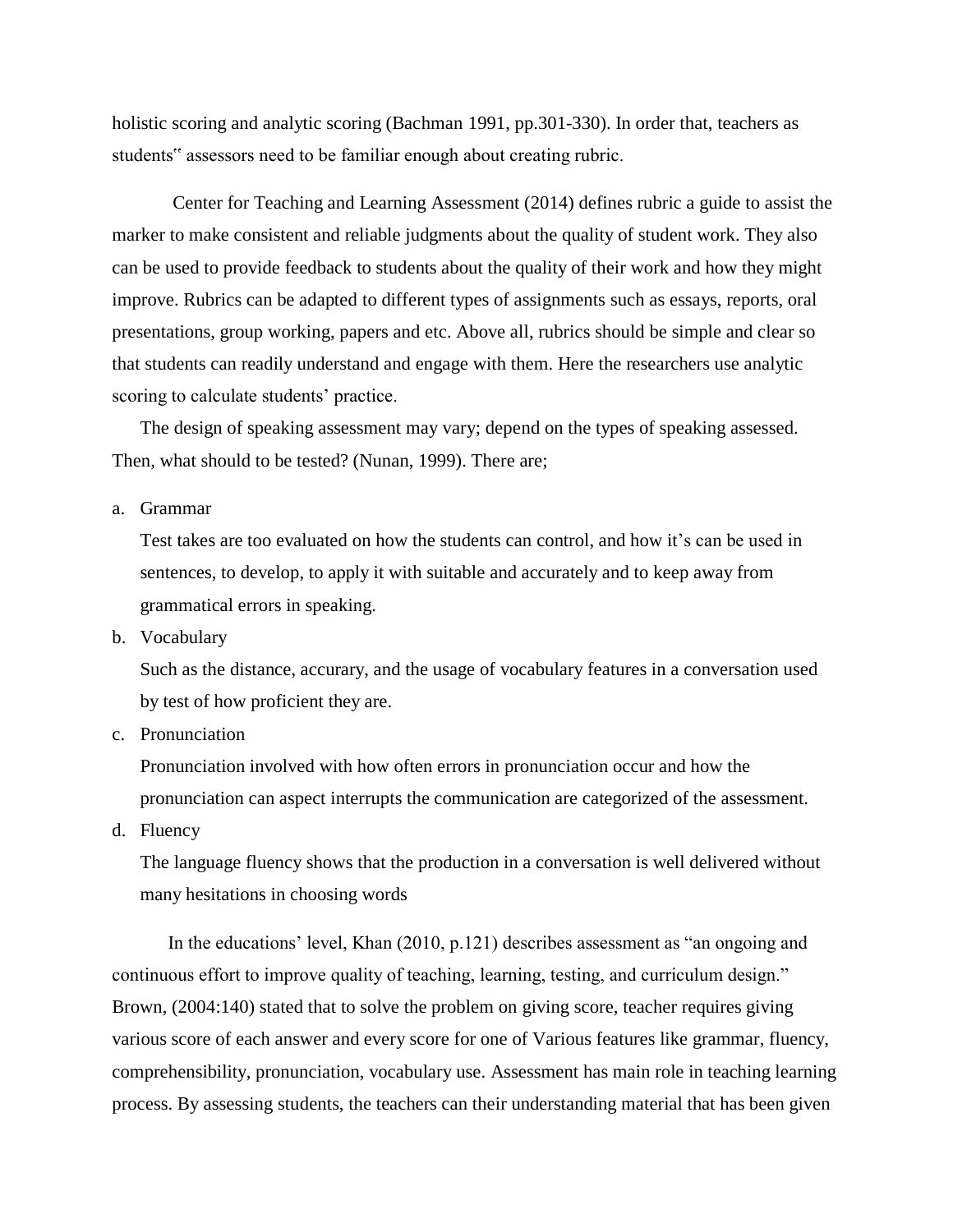in their classroom. Students have a chance to learn from the assessment to improve on their performance because it is used to monitor learning progress during a unit of work and provide ongoing feedback to students.

## **2.1.4 Problem of Students Speaking**

In speaking activity the students should have more time to talk than the teacher Nawshin (2009). In the fact, many teachers still get a big part of classroom activity and the students just listen and worried to talk. Many researchers observe that speaking is the most difficult skill for learners, who they can learn it as a second or foreign language due to their low proficiency (Alonzo et al., 2014) identifies factors causing speaking difficulties as: Students are worried about making mistakes of criticism in their conversation, or they still feel simply shy. Learners should take part in orally to exchange their spontaneously in second language speaking (Derakhshan et al., 2015)

Khan (2005) states that the numbers of students who learn English as a foreign language have difficulties to use word and expression to speak, so the problems of vocabularies occur when someone is lack of vocabulary needed to talk and does not know how combine the vocabularies into a good sentence. He states that in his research that some of his participants have psychological problems in speaking. This emphasizes that psychological problems also affect students' performance in speaking, which often interfere the emotional or physical health. These psychological problems may bring negative effect towards student's speaking performance. Richards and Rodgers (2001) stated that in the traditional methods, the speaking skill was ignored in the classrooms where the emphasis was on their reading and writing skills. For example, in The Grammar-Translation method, reading and writing were the important skills and speaking and listening skills were not of great significance for them. According to UR (2000), of all the four language skills called listening, speaking, reading, and writing, speaking is the most important one that is very necessary for the effective communication.

Xinghua (2007) states that one of problems for student's speaking is their psychological, psychological problems are those problems which often interfere student's emotional and student's physical health, also with student's relationships, with their work, or and also with their life adjustment such as they are nervous, lack of themself-confident and afraid to speak. These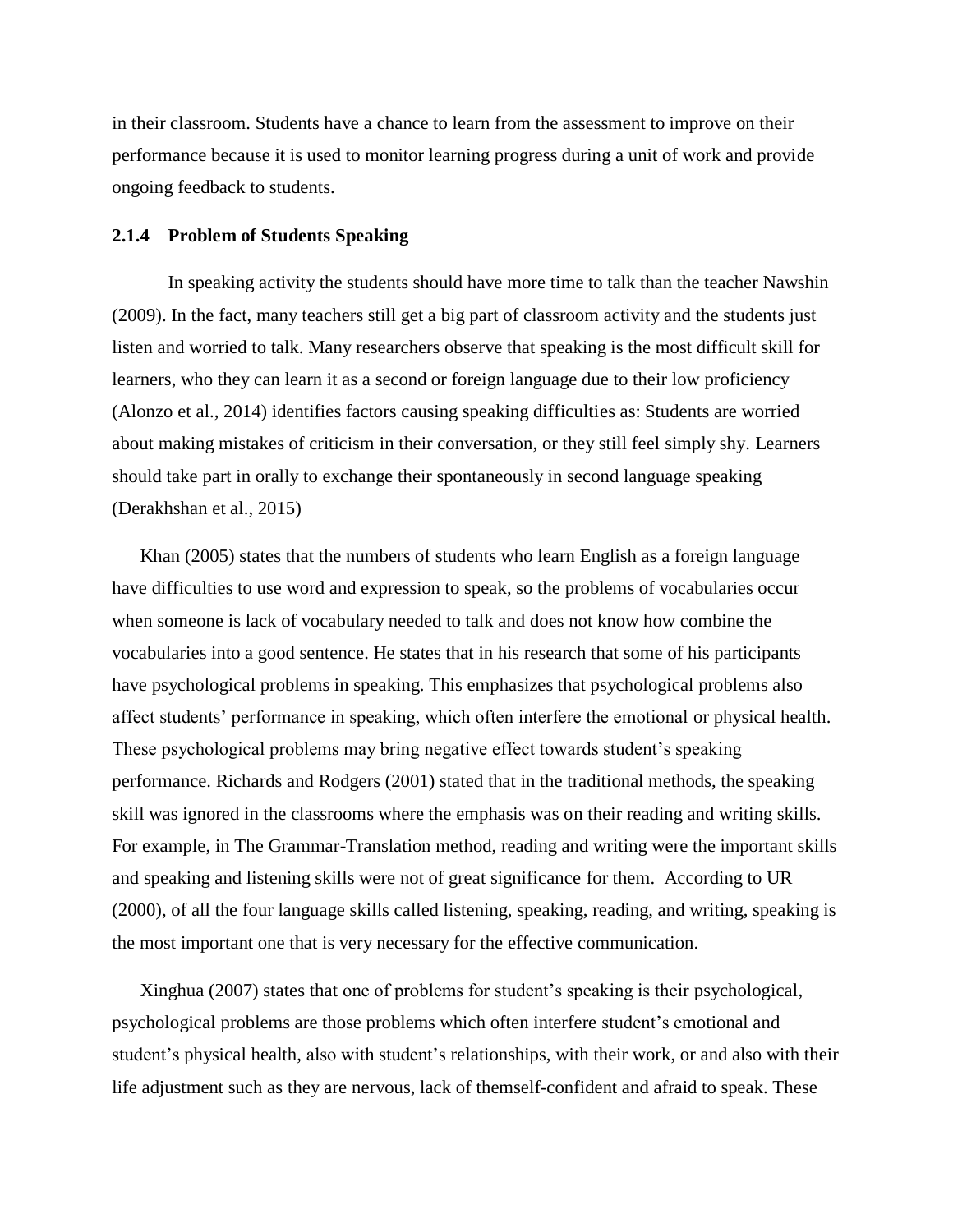problems may affect students' performance in their speaking. Students' participation in discussion causes other students to actively take part in negotiation; therefore, students become surprised about their ability and intelligence (Celce-Murica, 2001). According to English language scholars, the use of learner-centered in the classroom activities include are group discussions, speeches, storytelling, drama, debates, poem, songs, and tongue-twisters could alleviate the problem of low oral skills (Johnson, et al., 2006)

# **2.2 Social Media in learning**

Social media is an online site to communicate with other people using some application. Most of the studies (Choney et al., 2010) conducted on students' use of the social media sites and its impact on academic performance focused on students in the developed world. In this era many kinds of method makes the learning process will be interesting and makes students more active. Learners think more positively about the teachers who encourage the use of media online (Jeong, 2007; Rau, Gao et al., 2008). (Bruns, 2006) found that as everyone can use social media to publish one's own knowledge in an easy and cheap way Other research demonstrates that social networks facilitate more effective communication between peers (Brady et al., 2010) or help students to build relationships (McCarthy, 2010). Sheard and Lynch (2003) stated that those teaching online use social media are able to get students' attention because it has the potential to reach a more flexible education when it is designed well and is able to respond to the diverse learning needs.

One study claimed that by using the mobile tools in learning, it is also known as an informal kind of learning (Trentin &Repetto, 2013). Social media can be used as a tool for education – personal learning environment (Dabbagh et al, 2012), open distance education (Kulakli et al, 2014), improving teaching and learning experience (Bexheti et al, 2014). Because the social media has an undeniable influence on education and is a tool for improving teaching and learning process. Gillingham and Topper (1999) suggest that the positive impacts for collaborative learning through social networking like Facebook, WhatsApp, etc., and it has effects on the learning process. Some experts show that social media networking tools can support for educational activities by making interaction, collaboration, active participation for the students, information and resources sharing and critical thinking (Ajjan & Hartshorne, 2008).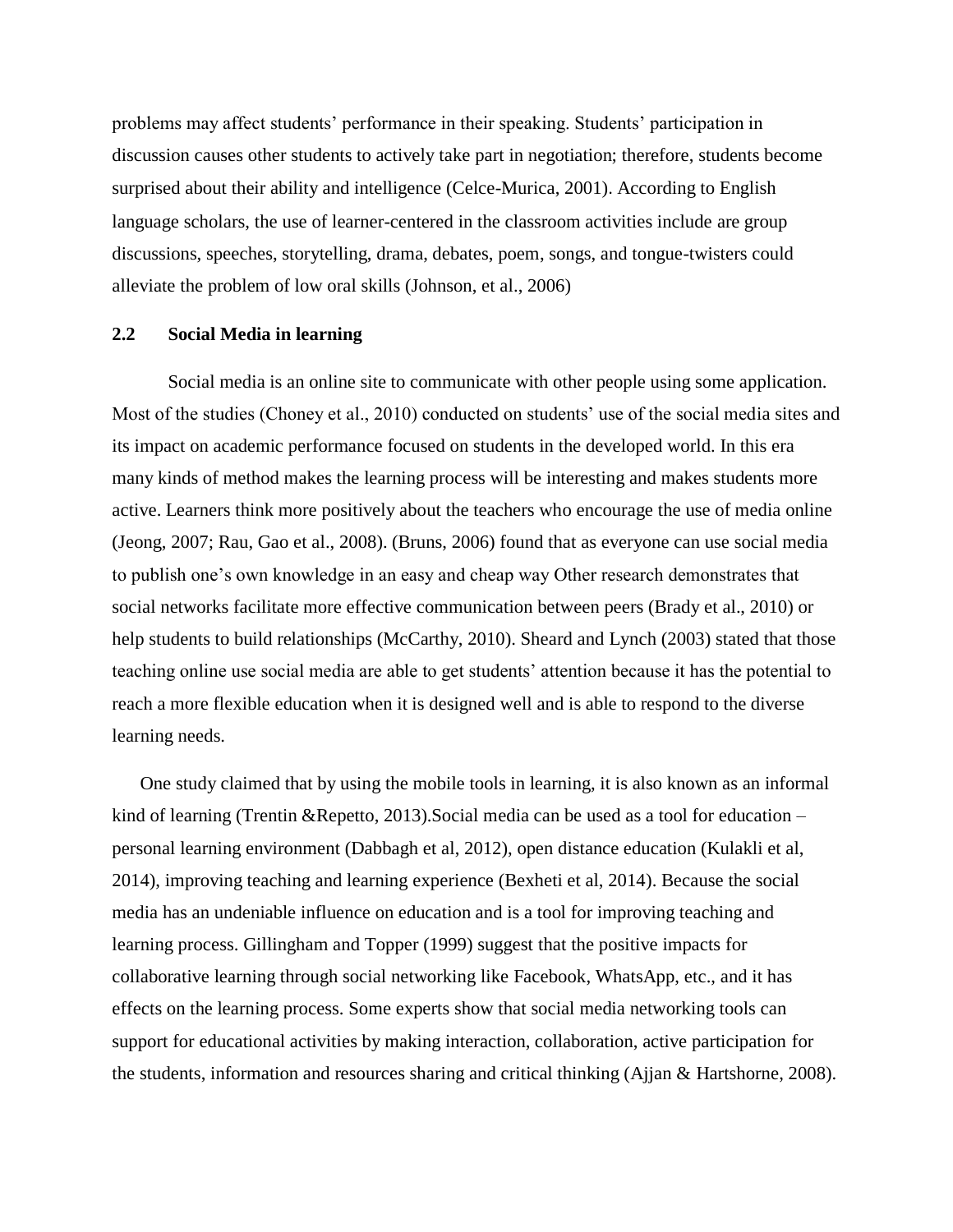The use social media for educational purposes have a separation between their personal or social lives in their academic lives (Jones et al., 2010).

#### **2.2.1 Whatsappp**

Bouhnik and Deshen (2014) define WhatsApp as a smartphone application used for instant messaging. WhatsApp (from the English phrase "What's up? Meaning "What's new?") Is an instant messaging application for Smart phone it allows users to exchange images, videos, and audio or written messages using their Internet connection. Since Whatsapp application has been extremely popular, Whats app is a one of media online application has many function to get or share information like for sending instant messages that works on an internet data plan. WhatsApp is a free downloadable application requiring using a Smartphone to enable the participants to actively get engaged and get involved (Baffour-Awuah,2015). WhatsApp instant messaging is a free application, which is advantageous. WhatsApp instant messaging system is simplistic, intuitive, and very easy to use. Users have the chance to continue chatting with their buddies without slowing down the device. It is considered to be an effective tool for learning and teaching through social interactions (Gillingham & Topper, 1999)

In addition, WhatsApp application has four main functions; it motivates the learners, to helps students communicate with others, to send the information in educatiol or personal purpose, manages the class, enables students to be up to date, saves a lot of time and increases efficiency by reminding the students what they have and what they have to bring in the classroom (Awada, Cogent Education 2010). Whats app to make calls, send message, photovideos, file and voice message to individuals or groups. Whats app also can be used to transfer data, pictures, videos, audios, location and others. But for now, Whats app includes a Snap chat story. Like feature, which allow users to update their "status" using text, pictures, GIFs and video? And we can also swipe up to reply our friends' status. Instant messaging through WhatsApp for academic purposes provides students with opportunities to interact together and to construct and share knowledge (Chan, 2005).

## **2.2.2 Procedure of using WhatsApp in English Teaching**

To use WhatsApp in English teaching in the classroom, there are some steps that must be followed by teachers. The procedures are adapted from Speroff (2016);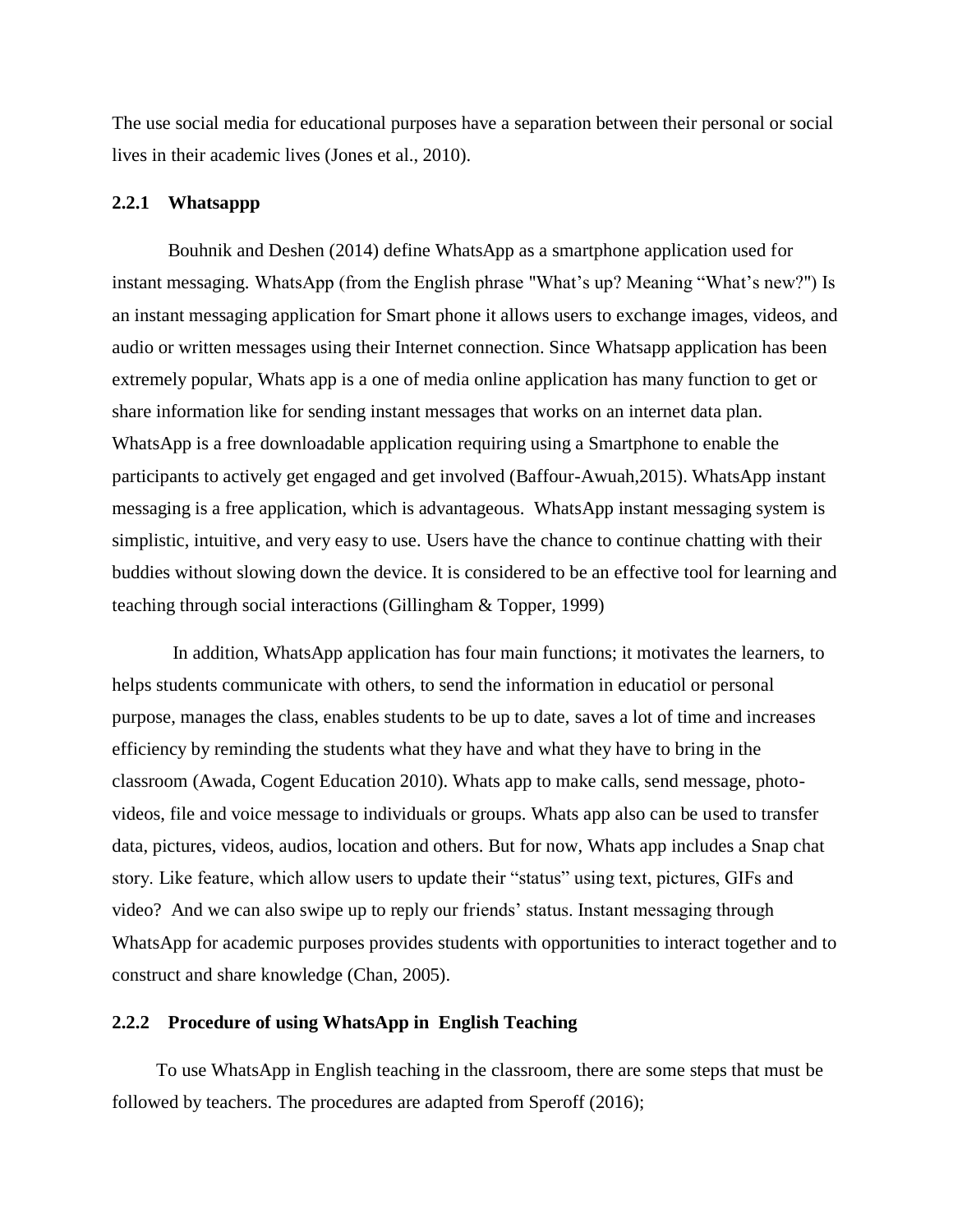#### Step 1. Create a WhatsApp group

Teachers ask and save the students' WhatsApp numbers. Than, teachers create a group based on their class WhatsApp group.

#### Step 2. Set the rules

Teacher must make a deal with their students about the roles of using WhastsApp. It includes with times to discuss and students language must be polite. Then, they might want to add their own rules about whether it is ok for learners to send teachers private messages outside of the group.

#### Step 3. Set up for class use

Teachers can set up for class use. For examples, teachers ask their students to take a note point of what they got from WhatsApp group. It can be easier for the students to doing the tasks in the class

#### Step 4. Assign the tasks

Another activity is giving a comment about something. The teachers share a short video or a picture to the class WhatsApp group. The teachers ask their students to comment to those video and picture. They give their comments by using voice message. So that, teacher can listen their students comment directly.

# **2.2.3 Benefit using Whatsapp for Learning**

WhatsApp, as a relatively new tool in education, has similar positive characteristics as previous technological tools that are implemented, but it seems that WhatsApp has some up to date features that encourage teacher and students to use it in order to enhance understanding (Bouhnik and Deshen, 2014:22). Using Whats App for academic purposes provides students with opportunities to interact together and share knowledge (Chan, 2005).. All the participants had experienced disappointment in their previous attempts at incorporating various technologies into their educational processes. Whats App has advantages over other technological tools employed by the education system, such as low cost, simplicity, accessibility, efficiency, and natural language (Church & De Oliveira, 2013). Mar (2013) also emphasized that via WhatsApp, the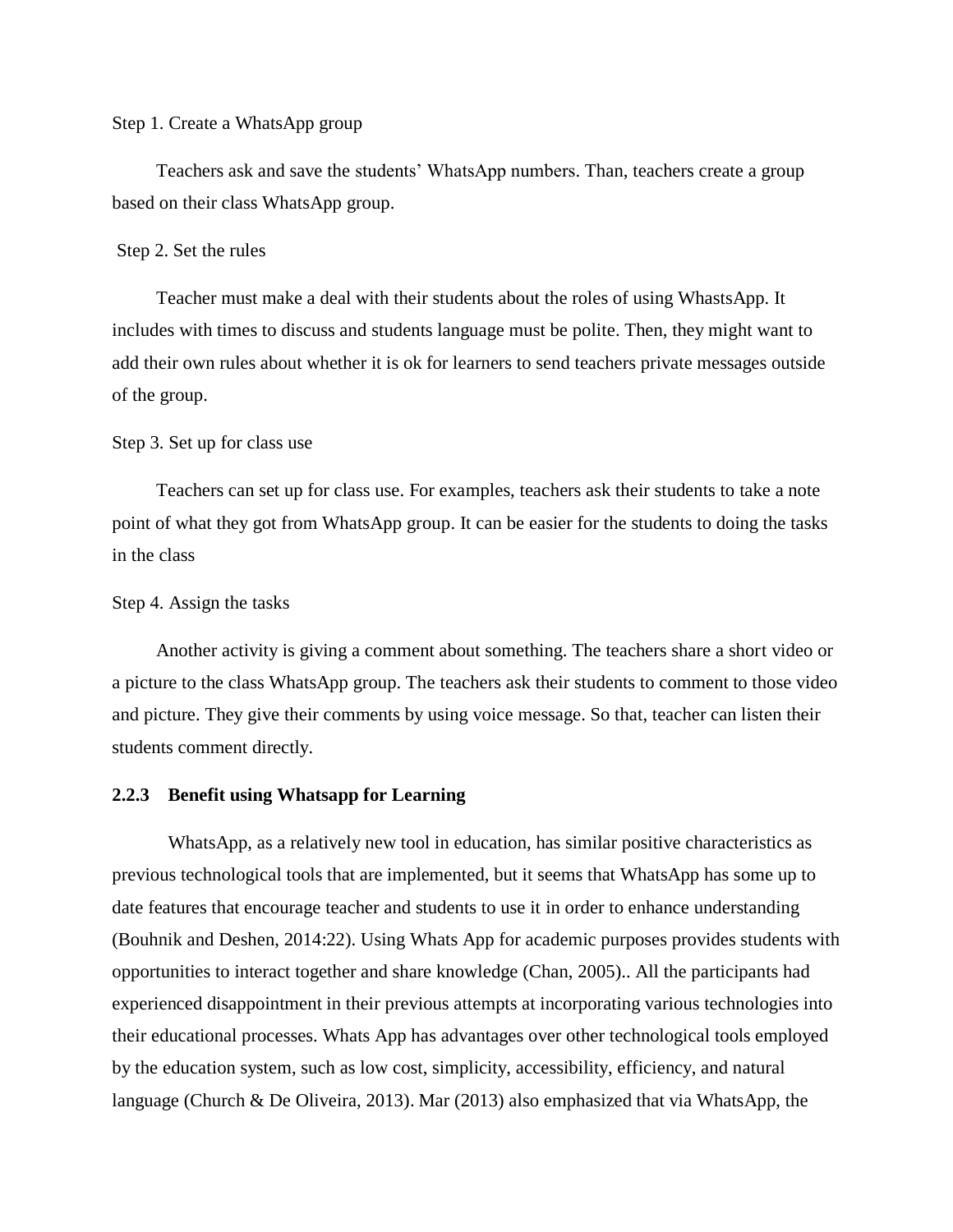majority of the students were highly satisfied and agreed with this application, not only could it increase their willingness to read in English but also it gave positive impacts on their reading habits, speaking habits also writing habits thus resulting in more regularity and confidence.

All students from the class can have their discussion on certain topics via Whatsapp as it provides immediate response within the group members to join the conversation using voice recording thus making the communication more effective (Izyani;2016). Moreover, many of the students nowadays are already exposed to this application and used it often for the purpose of communication. Besides, they may help them in their learning through exchanging information needed in learning English language since it is used by most of the students. It serves to learning resources when teachers and students are separated by time and distance (Honeyman & Miller, 1993). Whatsapp is a smart phone application for instant messaging. It provides faster and easier communication among students and develops their sharing ideas too for instance, in a WhatsApp group. WhatsApp group is a platform where it consists of all members like teachers and students. (Tang & Hew, 2017) using speaking group by Whatsapp it's easier to interact whenever and wherever with their classmate also with their teacher. They had opportunity to explore their ideas by using Whatsapp group. Not only in the class, but can discussion outside the class. It is easy to form groups with Whatsapp or to use it for private communication

Almost all of students-findings supported using WhatsApp to enhance students learning and enthusiasm, using WhatsApp helped students to develop English skills, enriched their vocabulary and learn from their mates mistakes, although the study laid out some disadvantages of the experience such as preparing the materials and having discipline in the group (Hamad,2017). Whatsapp communication improves the interaction between the teachers and the high school students. Bouhnik and Deshen (2014) asserted that the WhatsApp group the learners used improved interaction; promoted the social atmosphere; fostered dialog, increased sharing among learners and created an enjoyable atmosphere and a profound collaboration with peers. WhatsApp can also improve learners' active involvement in the EFL classroom (Baffour-Awuah, 2015). Learners think more positively about the teachers who encourage the use of instant messaging (Jeong, 2007; Rau, Gao, & Wu, 2008).

## **2.3 Review of Previous Study**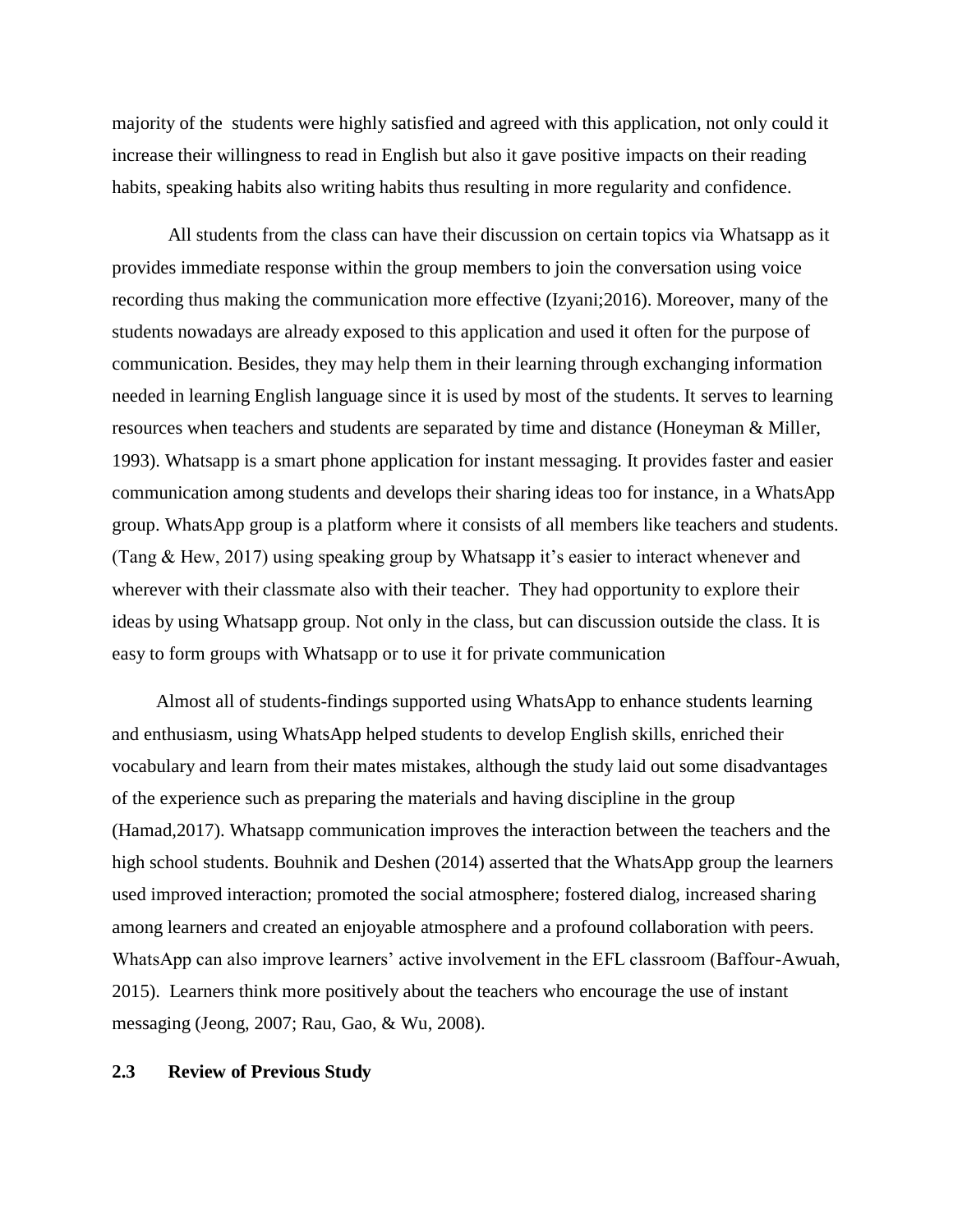In this study, the researchers takes review of related literature from others research. Researcher relates this study from the previous research which has similarity that can be used to material review. First, the study was conducted by Ahmed Yousif Abdelraheem (2017) Assoc. Prof., Sultan Qaboos University, and College of Education, Oman. The title is "The impact of using Mobile Social Network Applications on Students' Social-Life". The aim of the study was to investigate the impact of using Mobile Social Network Applications (MSNAs) on students' social life (social relations, family relations and social awareness). The type of the research is quantitative approach using a survey methodology. The sample of this study consisted of 60 males and 151 females. Forty-four respondents were postgraduate students and 161 respondents were undergraduate students. In order to develop the instrument, the researchers surveyed the literature to obtain some initial information regarding the use of social network sites by students. The instrument consists of two sections.

The second research was conducted by Dr. Mohammad Abd Alhafeez Ali Ta'amneh (2017), Assistant Professor of Teaching English as a Foreign Language (TEFL) at Taibah University under the title "The Effect of Using WhatsApp Messenger in Learning English Language among University Students". The research is to explore the effect of using Whats App messenger in learning English Language among university students. More specifically, it aims to compare between the students' improvements who are subjected only to traditional instruction in the classroom and the others who use Whats App messenger in their learning. The type of the research is quantitative and methods of collecting data by experiment and test. The instrument of collecting data is developed a test based on the seventh unit in the book. The test was prepared by the researcher. It can be concluded that English lessons can be learned more effectively through integrating technological applications such as Whats App messenger in learning English than the traditional methods.

The third research was conducted by Mona M. Hamad students of King Khalid University, Department of English, and College of Science & Arts for Girls. Under title "Using WhatsApp to Enhance Students' Learning of English Language "Experience to Share". To find out the impact of using Whats App in education to enhance students learning of English Language skills by exploring students opinion and observing their progress after using the application to support learning English. The researcher used the analytical descriptive method to conduct this study.